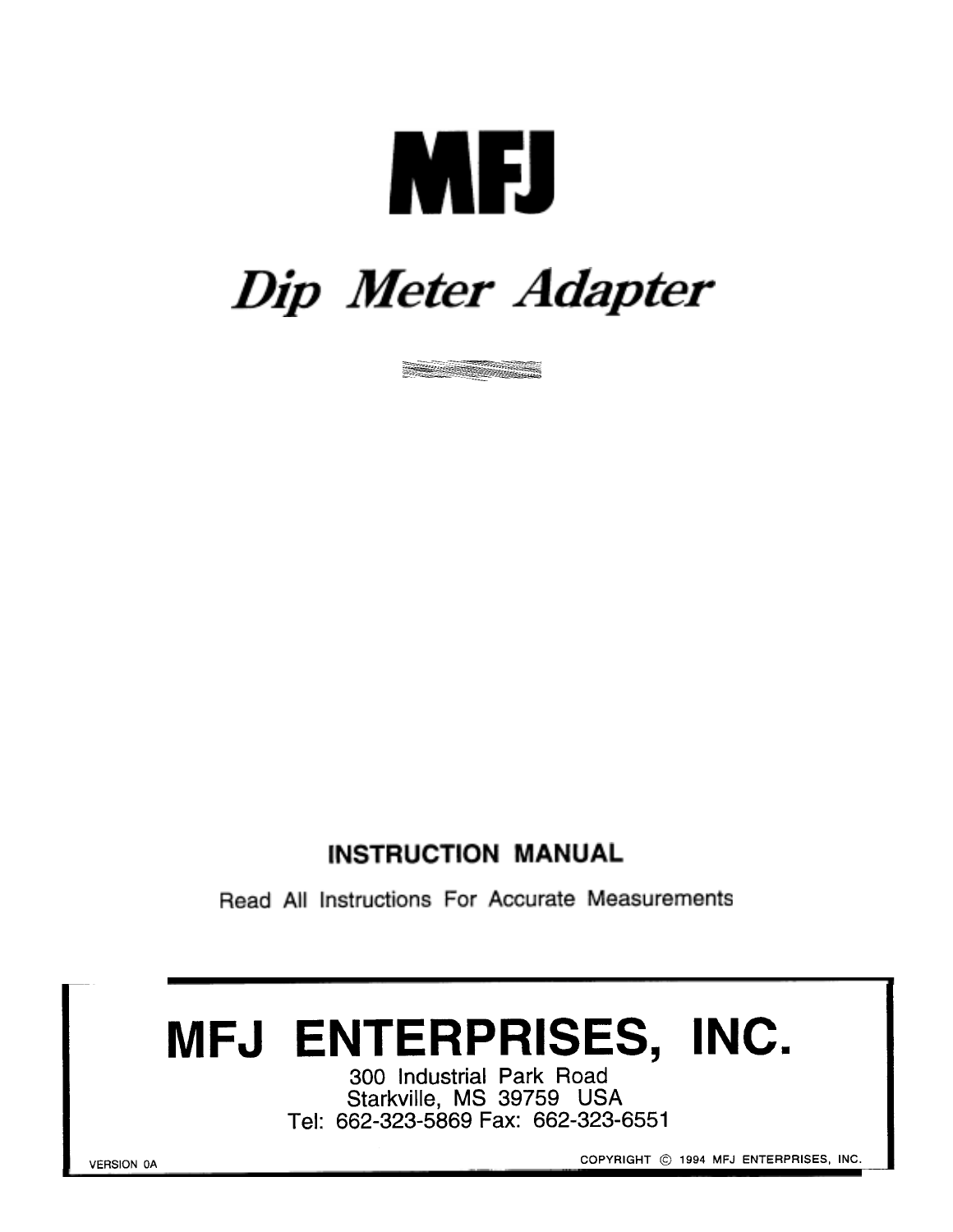#### MFJ-66 Dip Meter Adapter

Thank you for purchasing the MFJ-66 Dip Meter Adapter. The MFJ-66 Dip Meter Adapter works with your MFJ-209/249/259 SWR Analyzer.

The MFJ-66 Dip Meter Adapter is a kit consisting of 2 coupling coils and a UHF to RCA female adapter. The larger probe coil covers 1.8 through 50 MHz, and offers maximum sensitivity in the 10 to 20 MHz range. The smaller probe coil covers 20 through 175 MHz, and offers maximum sensitivity in the 100 to 150 MHz range.

#### Dip Meter Theory of Operation

The MFJ-66 Dip Meter adapter is very versatile. When properly used, it can make accurate measurements of many different RF circuits. The following description will help you get maximum accuracy and versatility from the MFJ-66.

The MFJ-66 is designed to adapt a SWR Analyzer to work as a dip meter. Your SWR analyzer contains an internal bandswitched oscillator circuit. The oscillator is buffered to increase the signal level and prevent the load from affecting the oscillators frequency. The high level RF output covers all Ham bands below 170 MHz and is available on the ANTENNA jack.

The SWR Analyzer also contains a meter used to measure the unbalance in an impedence bridge circuit. As the load on the ANTENNA connector approaches 50 ohms resistive, the meter reads a lower amount (toward 1:1).

By connecting a small coil through the adapter to the ANTENNA connector, an SWR Analyzer can be used to test external circuits for resonance. The magnetic field surrounding the coupling coil provides the required connection or coupling to the circuit under test. The meter on the SWR Analyzer is then used to measure the amount of RF signal absorbed by the circuit under test. The meter reads lower as resonance is approached.

Any resonant circuit will absorb RF from the coupling coil as long as the circuit is tuned to the same frequency as the oscillator in the SWR Analyzer. As the "Q" of the circuit under test increases, the dip will become sharper and deeper. High "Q" circuits absorb more RF energy in a narrow range of frequencies. If the "Q" of the circuit under test is low or coupling between the coupling coil and the inductor in the circuit under test is inadequate, the dip shown on the meter will be small or perhaps not even visible.

Unlike the tuning coils of a conventional grid dip meter, the MFJ-66 coupling coil is not a part of a resonant tank circuit. This adapter depends on the "Q" of the external circuit to improve the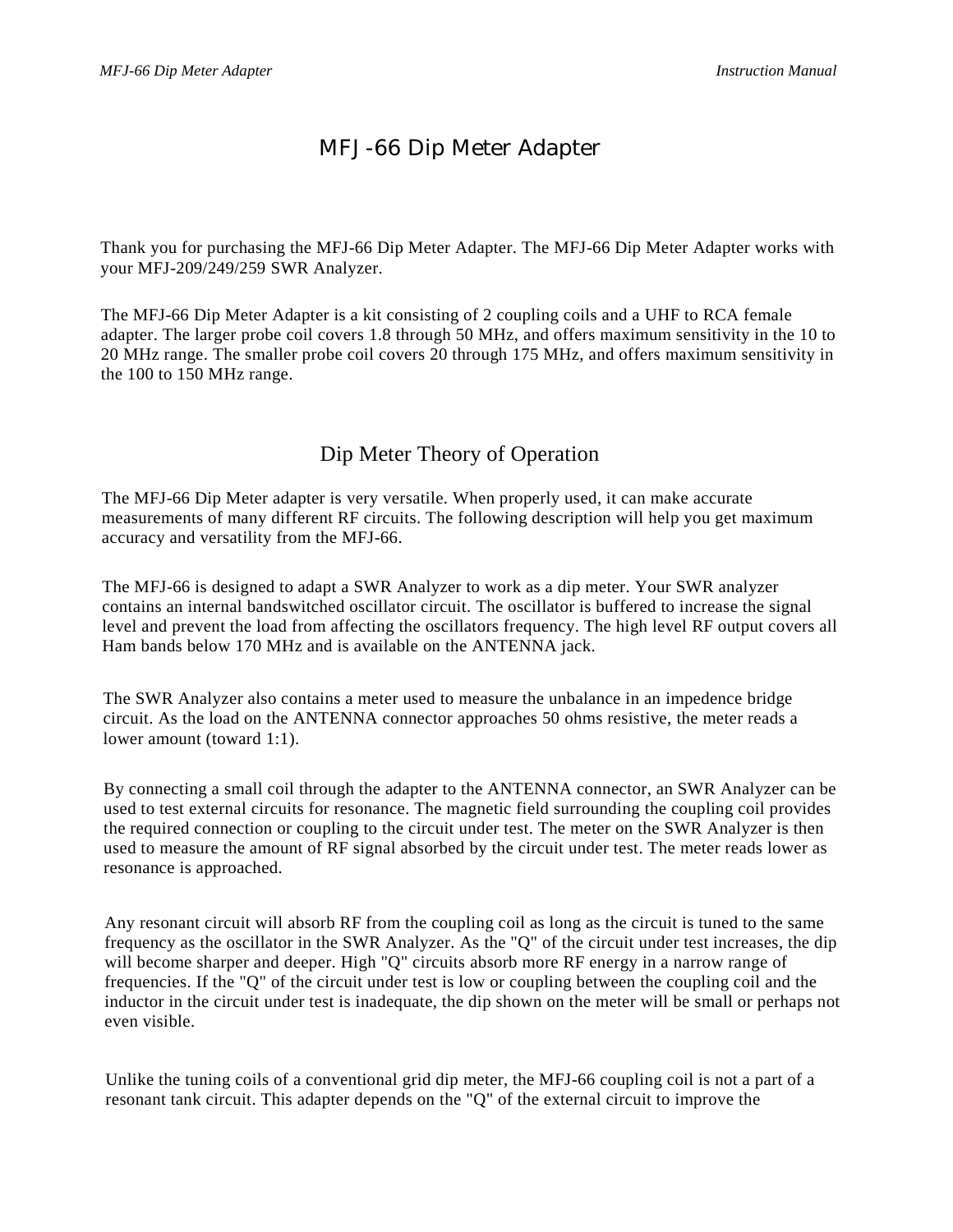circuit coupling. If the external circuit has a very low "Q", the coupling will have to be increased by placing the inductor of the external circuit very close and in line with the axis of coupling coil. This has the advantage that stray coupling is reduced and frequency pulling of the oscillator is eliminated. Frequency readings can thus be made with more precision.

*To insure accurate readings always keep the coupling as loose as possible while still getting a readable dip.*

Maximum coupling is obtained when the coupling coil is either placed inside a larger coil under test, placed against a coil of equal size or placed over a coil of small size. When using the smaller coil to couple with a very small coil, such as a molded inductor, the outer plastic sleeve must be removed or cut to allow the molded inductor to be inserted into the small coupling coil. Otherwise coupling may be insufficient to create a dip.



Once a dip is found the coupling coil and the inductor of the circuit under test should be separated until the dip is barely evident. The frequency should be read at this point for maximum accuracy.

The coupling coil can be removed and the coupling coil jack can be used to directly feed a one or two turn link coil on a toroidal inductor. The coupling can be easily varied when testing resonant circuits containing toroids by adding or removing turns from the coupling link. *Never try to couple with the standard method of using a double link.* The air wound external link acts like a shorted turn on the toroid and lowers the inductance. This "shorted turn affect" will cause inaccurate measurments for many types of toroids.

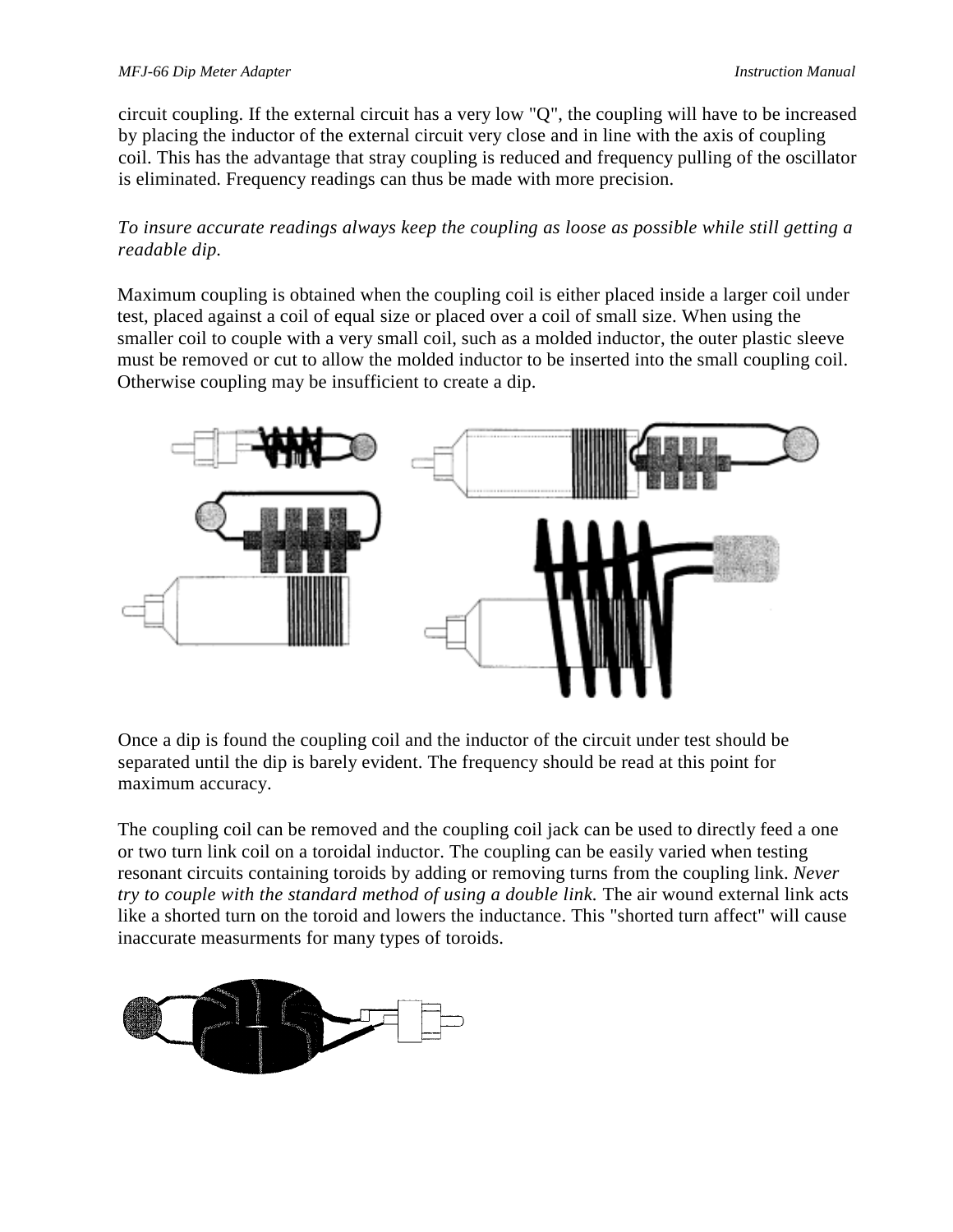

Using The MFJ-66 Dip Meter

Caution If you have an MFJ-209 the frequency tolerance of the front panel markings and the accuracy of all measurements can vary up to 20% unless an external frequency measurement device is used to calibrate frequency readings. Refer to your MFJ-209 manual to find how to accurately measure frequency readings. If you have an MFJ249 or MFJ-259 read the frequency from the counter display.

Finding the resonant frequency of a tuned circuit.

- 1. To check the resonant frequency of a tuned circuit, remove all power from the circuit under test.
- 2. Turn the Band switch to the band you want to test.
- 3. Place the coupling coil near the circuit to be tuned (see theory of operation). Turn the Tune knob until the needle fluctuates.
- 4. Slowly turn the Tune knob back and forth very slowly until the needle is at it's minimum deflection.

5. Read the exact frequency from the counter (MFJ-249/259) or read the approximate frequency from the Tune scale (MFJ-209).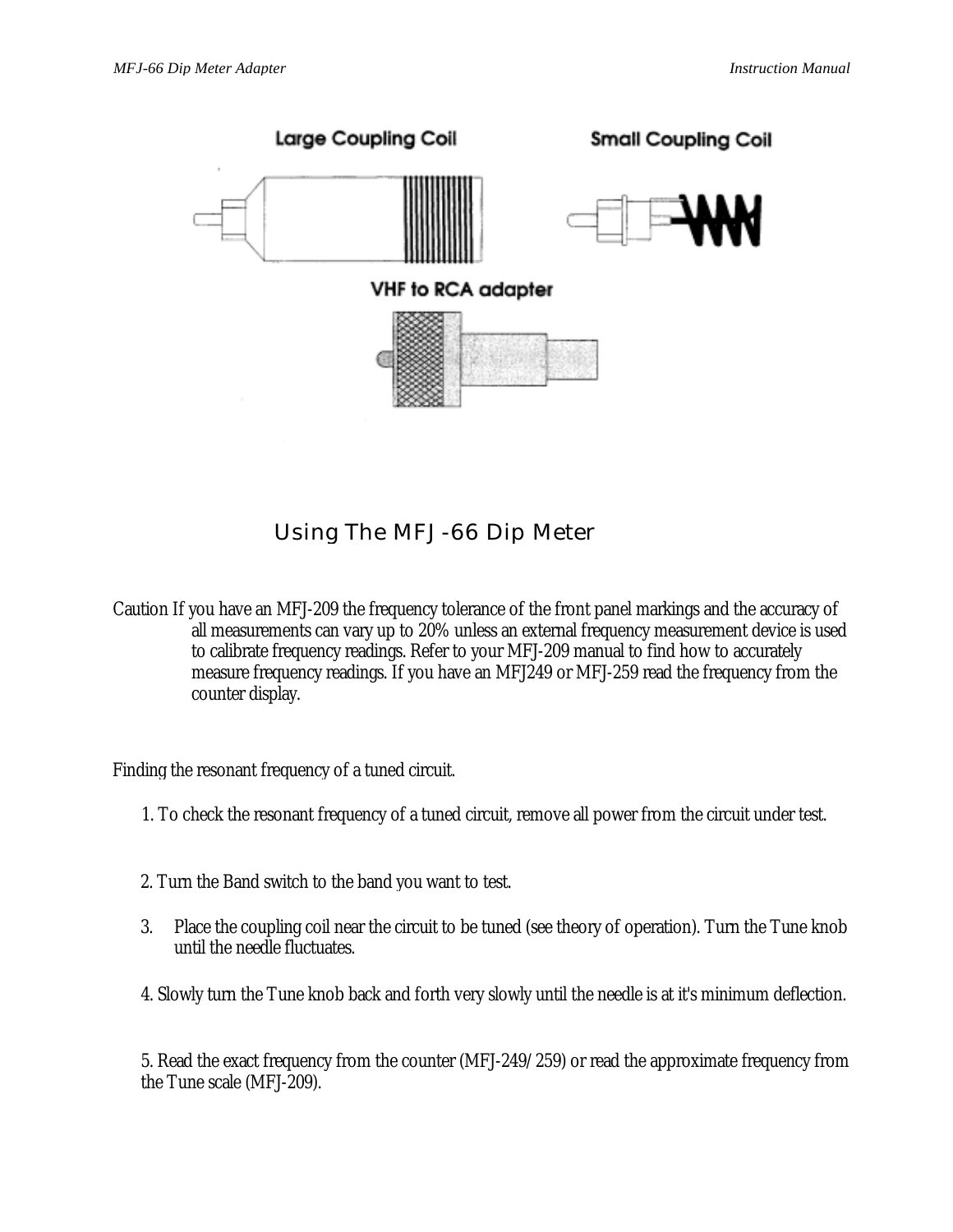Measure coefficient of coupling of two resonant circuits.

- 1. Measure the resonant frequency at one coil (refer to the MFJ-209/249/259 manual) and record it as Fs . This is a measurement of the resonant frequency of both circuits in their coupled state.
- 2. Make a open in the other tank circuit. Remeasure the resonant frequency and it record as Fo. This is a measurement of the resonant frequency of just one uncoupled tank circuit.
- 3. Now solve the equation below for the coefficient of coupling, k. The coefficient of coupling is a value between 0 and 100. If two coils are tightly coupled they will have a high k, 100 being perfect. Loosely coupled coils have a low k.

 $k=$  sqrt $(1-(Ls/Lo))$ 

Measure coefficient of coupling of loosely coupled coils.

- 1. Measure the inductance of one coil (refer to the MFJ-209/249/259 manual) and record it as L. This is a measurement of the inductance of one inductor coupled to the other coil.
- 2. Make a short across the other inductor. Remeasure and record the inductance as Ls. This is a measurement of the resonant frequency of just one uncoupled inductor.
- 3. Now solve the equation below for the coefficient of coupling, k. The coefficient of coupling is a value between 0 and 100. If two coils are tightly coupled they will have a high k, 100 being perfect. Loosely coupled coils have a low k.  $k=0.5$  I-L

Measure mutual inductance for two loosely coupled coils.

- 1. Measure the inductance of both coils in series (refer to the MFJ-209/249/259 manual). Record this value as L l.
- 2. Reverse one coil and measure the inductance of both coils in series. Record this value as L2. You have measured the resonance of the coils in and out of phase.
- 3. Solve this equations with the values you have recorded.

 $M = 5$  k Ll L2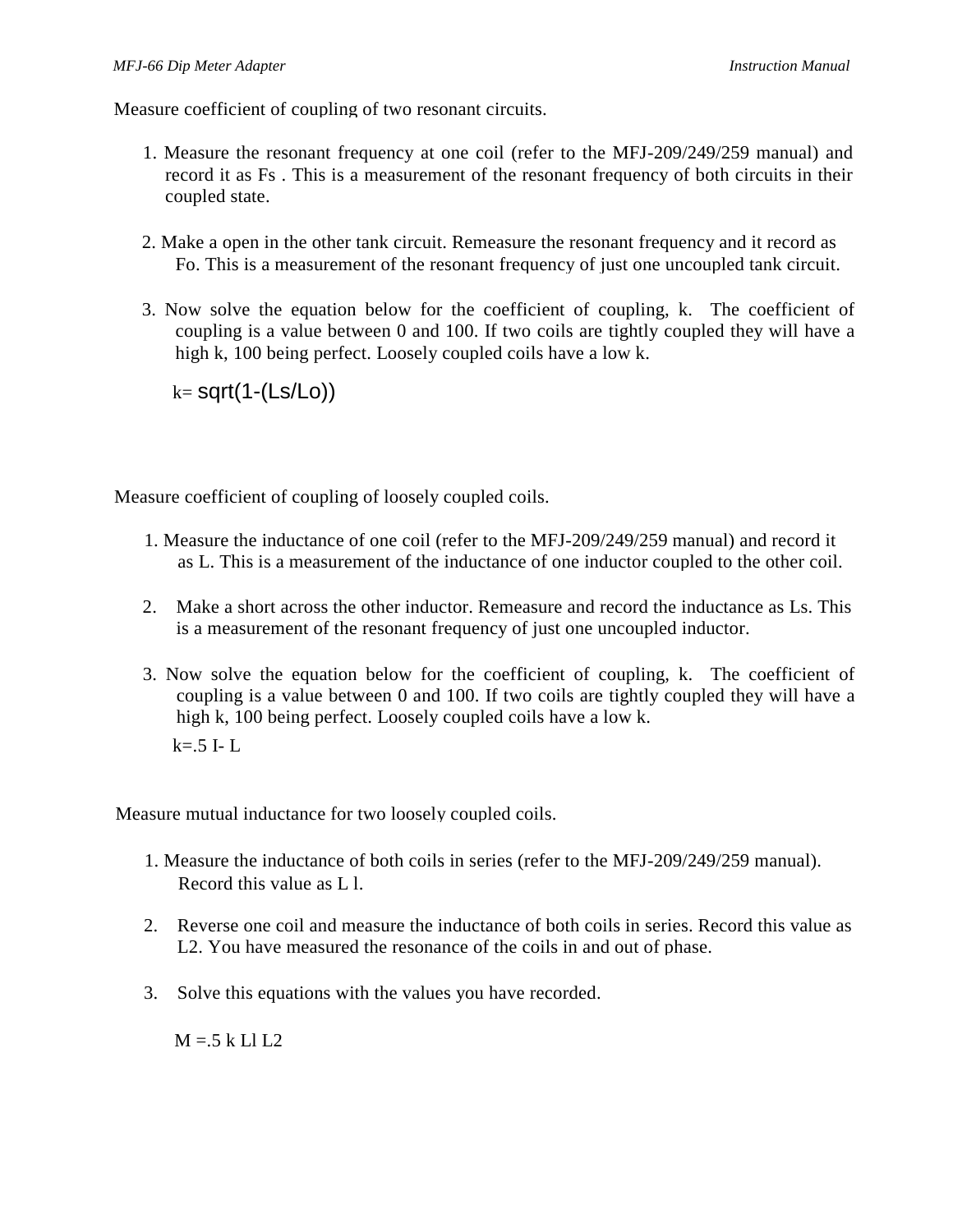Measure the Q of a coil.

To measure the Q of a circuit you must add a detector circuit, see the figure below, and couple it the SWR Analyser (this may slightly alter the Q of the circuit.) Relative Q can be observed by noting the stepness of the dip as you change frequency. A sharp deep dip at resonance is an indication of high Q. A wide shallow dip at resonance is an indication of a low Q.

- 1. Connect a high impedance digital voltmeter across the test circuit in the figure below. Use the lowest range of the voltmeter.
- 2. Couple the SWR Analyzer to the tank circuit. Adjust the Tune control for a maximum voltage reading on the voltmeter. Do not change the coupling during the rest of the test. Record this frequency as F0.
- 3. Find a point above and below F1 that the voltage is at 70 % of its max. Record these frequencies as F 1 and F2.
- 4. Divide the positive difference between F 1 and F2 by FO to get Q.



#### Detection circuit to measure the Q of a coil